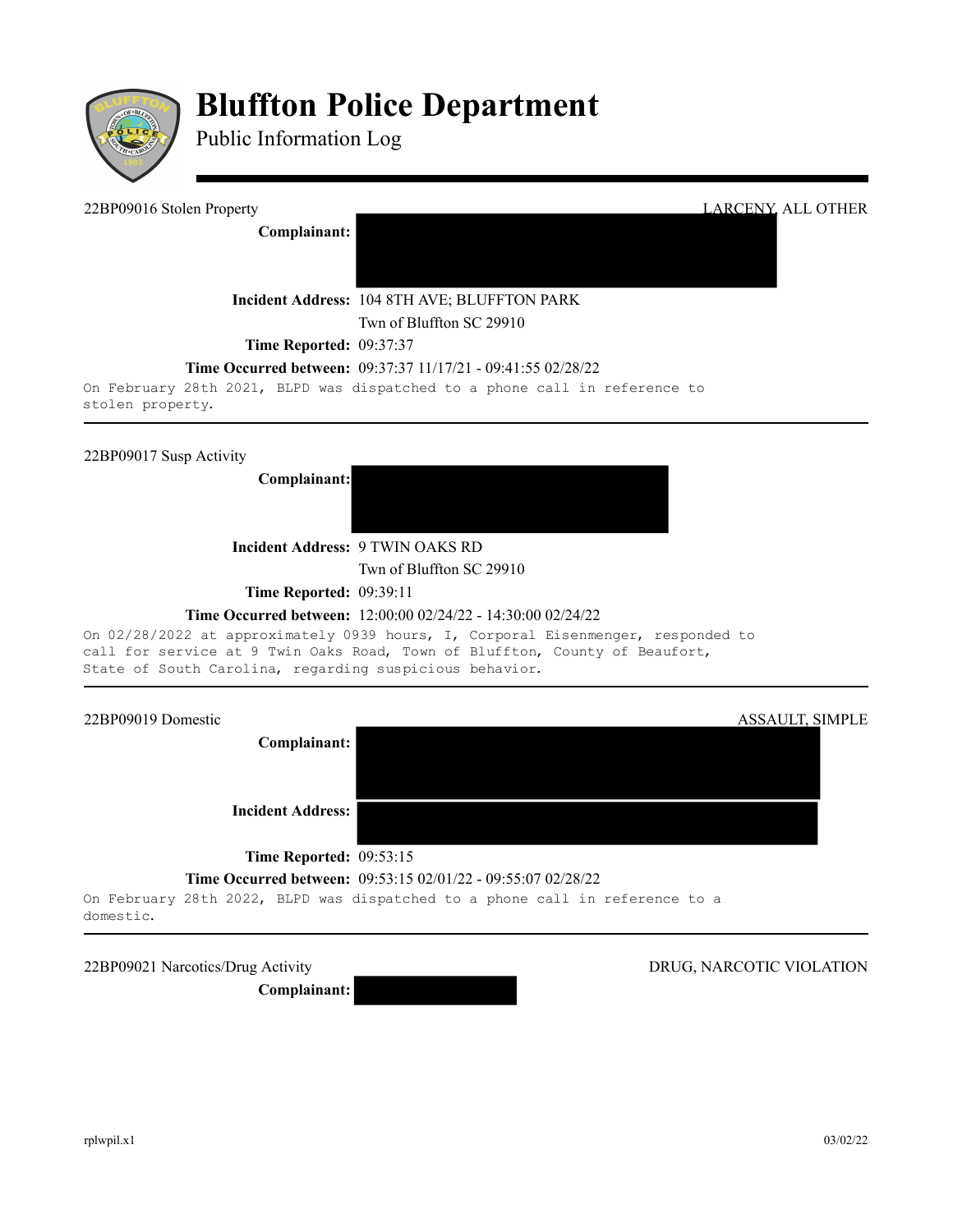

**Incident Address:** 601 NEW RIVERSIDE RD

Twn of Bluffton SC 29910

**Time Reported: 09:56:26** 

#### **Time Occurred between:** 09:56:26 02/28/22 - 09:57:28 02/28/22

```
On 2-28-22 at apprx. 0930 hrs., Assistant Principal Clint Austin advised me of a
juvenile being in possession of narcotics.
```
22BP09024 Found Property

**Complainant:**



**Incident Address:** 601 NEW RIVERSIDE RD

Twn of Bluffton SC 29910

**Time Reported:** 10:55:01

### **Time Occurred between:** 10:55:01 02/28/22 - 10:55:01 02/28/22

On 2-28-22, AP turned over a BB gun found in the parking lot.

22BP09053 Man Down

**Complainant: Incident Address:** BUCKWALTER PKWY / PINE RIDGE DR Twn of Bluffton SC 29910 **Time Reported:** 13:44:55

**Time Occurred between:** 13:30:55 02/28/22 - 13:46:07 02/28/22

I, Officer Gallo, was dispatched to Buckwalter Parkway and Pine Ridge Drive in Bluffton, SC 29910 in regards to a call for "Man Down."

**Complainant:** 

22BP09054 Fraud or Scam FRAUD, CONFIDENCE/BREACH TRUST

**Incident Address:** 50 SPIRIT WAY; HERITAGE @ NEW RIVER Twn of Bluffton SC 29910

**Time Reported:** 13:55:54

**Time Occurred between:** 00:00:00 02/19/22 - 13:59:47 02/28/22

Supplement by Officer Toth

On 02/28/2022 at approximately 1400 hours, I, Officer Toth, responded to a phone call only located at 50 Spirit Way, Town of Bluffton, County of Beaufort, State of South Carolina regarding to Fraud/Scam.